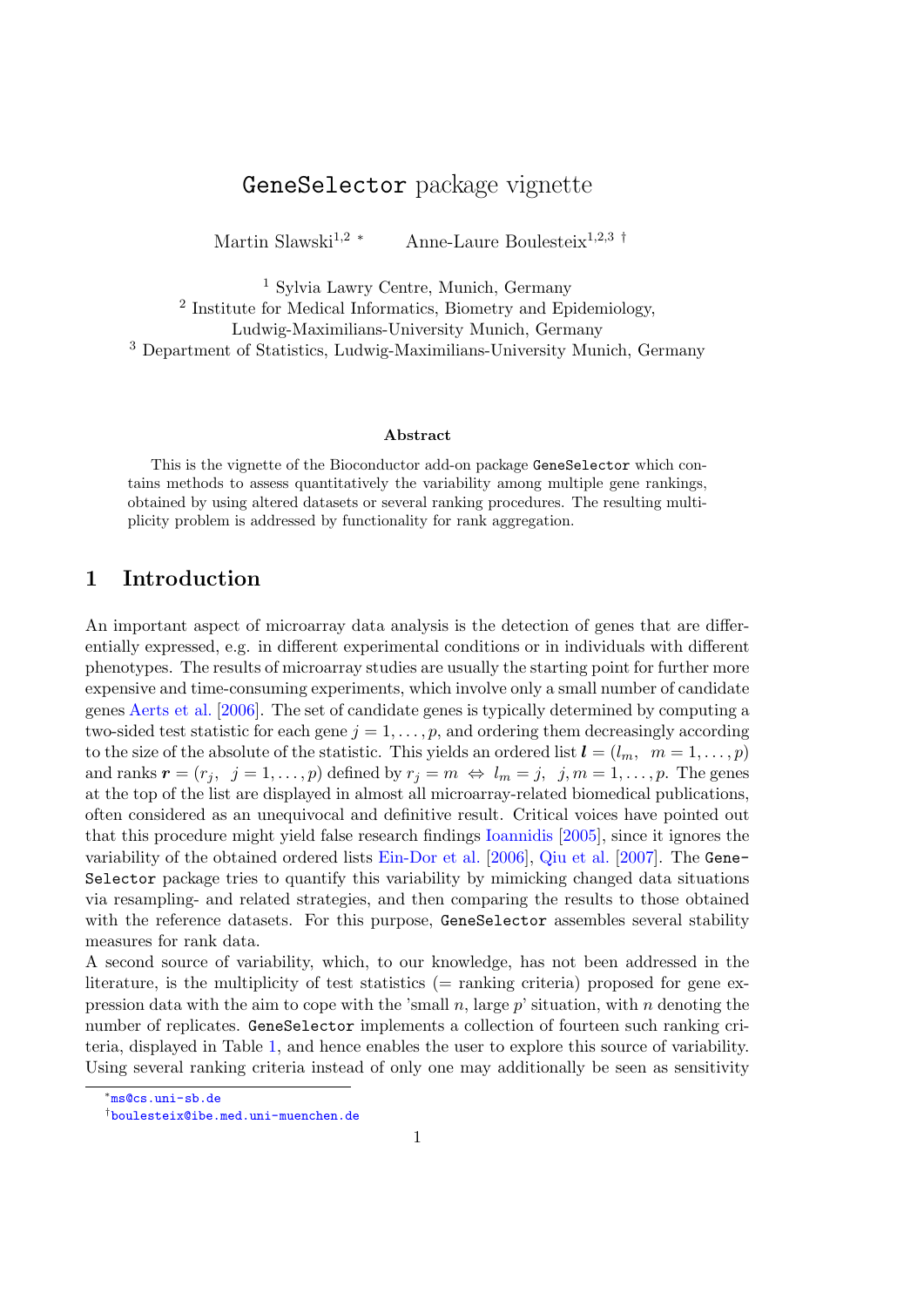| Method                              | <b>Function name</b>  | Package  | Reference                       |
|-------------------------------------|-----------------------|----------|---------------------------------|
| Foldchange                          | RankingFC             |          |                                 |
| t-statistic                         | RankingTstat          |          |                                 |
| Welch's t statistic                 | RankingWelchT         |          |                                 |
| Bayesian $t$ -statistic $(1)$       | RankingBaldiLong      |          | Baldi and Long [2001]           |
| Bayesian $t$ -statistic $(2)$       | RankingFoxDimmic      |          | Fox and Dimmic [2006]           |
| Shrinkage t-statistic               | RankingShrinkageT     |          | Opgen-Rhein and Strimmer [2007] |
| Soft-thresholded t-statistic        | RankingSoftthresholdT |          | Wu [2005]                       |
| Parametric empirical Bayes          | RankingLimma          | limma    | <b>Smyth</b> [2004]             |
| <i>B</i> -statistic                 | RankingBstat          | $s$ ma   | Lönnstedt and Speed [2002]      |
| Nonparametric empirical Bayes       | RankingEbam           | siggenes | Efron et al. $[2001]$           |
| <b>SAM</b>                          | RankingSam            | samr     | Tusher et al. [2001]            |
| Wilcoxon statistic                  | RankingWilcoxon       |          |                                 |
| Wilcoxon statistic, empirical Bayes | RankingWilcEbam       | siggenes | Efron and Tibshirani [2002]     |
| Permutation test                    | RankingPermutation    | multtest |                                 |

<span id="page-1-0"></span>Table 1: Overview of the ranking procedures in GeneSelector. If the 'package' is not given, then the respecive procedure is not imported from a foreign package.

analysis, since most criteria rely on idealized, hard-to-check assumptions. Each ranking criteria produces its own result, whereas the user may be confronted with the dilemma of finding exactly one result, which should unify all results as good as possible, hopefully giving rise to an improved and more stable ranking and in turn to a set of candidate genes with as least as possible false positives. In this spirit, our package offers a GeneSelector function as well as several methods for rank aggregation.

## 2 Illustration

### 2.1 Description of the data set

We demonstrate the functionalities of GeneSelector in the classical setting of two independent samples, each of size 10. We simulate a gene expression matrix x containing 2, 000 genes in the following manner.

- Gene expression intensities are drawn from a multivariate normal distribution with zero mean vector and covariance which itself has been drawn randomly from an inverse Wishart distribution.
- The first 40 genes are differentially expressed. The differences in the means between the two classes are simulated independently according to a normal distribution with variance 0.9.

We access the data using the lines:

```
> data(toydata)
> y <- as.numeric(toydata[1,])
```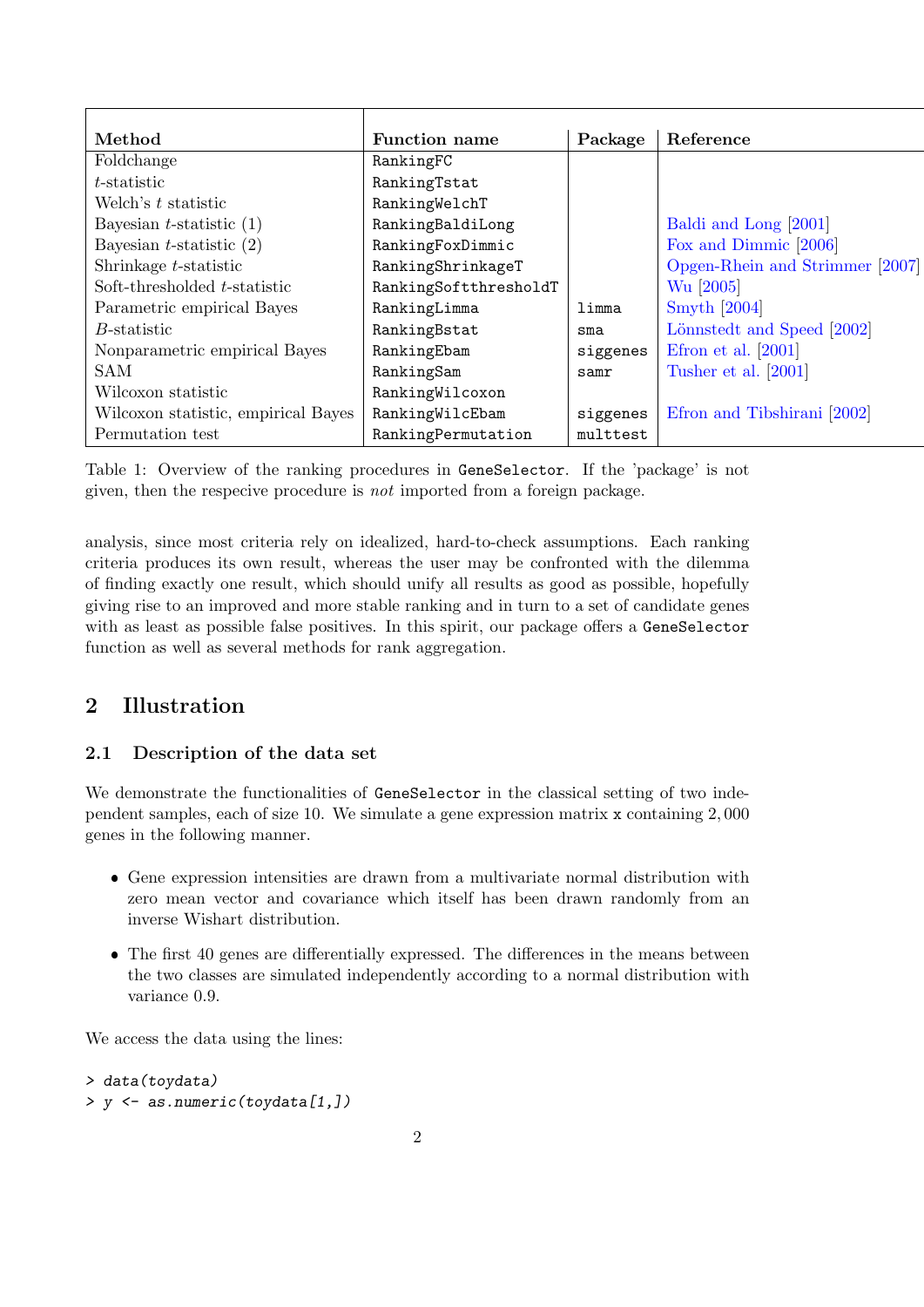```
> x <- as.matrix(toydata[-1,])
> dim(x)[1] 2000 20
> table(y)
y
 1 2
10 10
```
Knowing that the first genes are differentially expressed, we make boxplots of the gene expression intensities of the first four genes:

```
> par(mfrow=c(2,2))\frac{1}{\sqrt{r}} for(i in 1:4) boxplot(x[i,]<sup>\sim</sup>y, main=paste("Gene", i))
```




## 2.2 Rankings

We now perform a ranking using the ordinary *t*-statistic.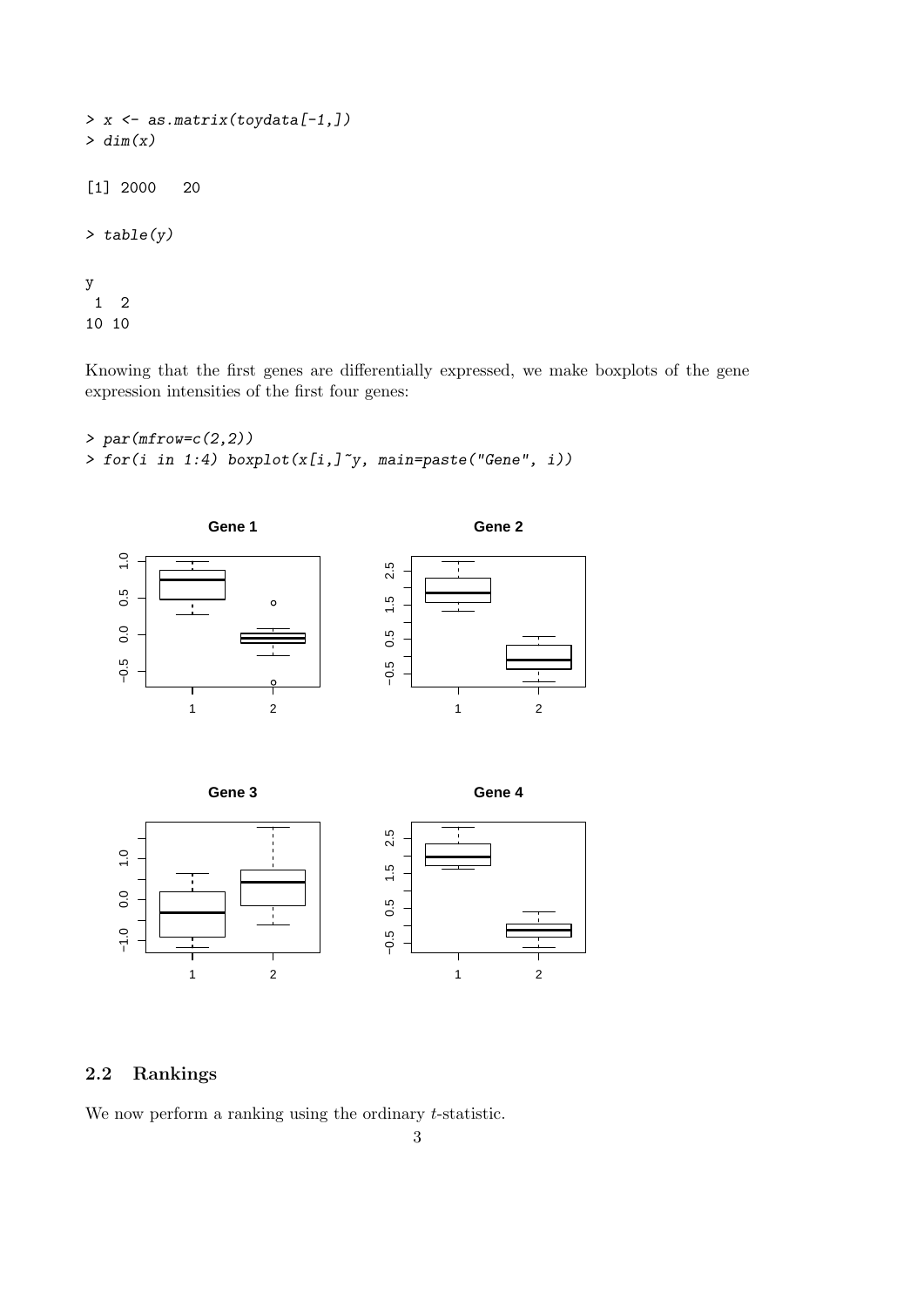> ordT <- RankingTstat(x, y, type="unpaired")

The resulting objects are all instances of the class GeneRanking. To get basic information, we use the commands:

```
> getSlots("GeneRanking")
         x y statistic ranking pval type
   "matrix" "factor" "numeric" "numeric" "vector" "character"
    method
"character"
> str(ordT)
Formal class 'GeneRanking' [package "GeneSelector"] with 7 slots
  .0 x : num [1:2000, 1:20] 1 2.78 -1.18 2.79 -2.95 ...\ldots \ldots - attr(*, "dimnames")=List of 2
  .. .. ..$ : chr [1:2000] "1" "2" "3" "4" ...
  .. .. ..$ : chr [1:20] "arr1" "arr2" "arr3" "arr4" ...
  ..@ y : Factor w/ 2 levels "1", "2": 1 1 1 1 1 1 1 1 1 1 ...
  ..@ statistic: Named num [1:2000] 6.32 9.53 -2.29 13.09 -7.93 ...
  .. ..- attr(*, "names") = chr [1:2000] "1" "2" "3" "4" .....@ ranking : Named int [1:2000] 11 3 185 1 5 17 13 451 6 375 ...
  .. ..- attr(*, "names")= chr [1:2000] "1" "2" "3" "4" ...
  ..@ pval : Named num [1:2000] 5.83e-06 1.85e-08 3.44e-02 1.23e-10 2.79e-07 ...
  .. ..- attr(*, "names")= chr [1:2000] "1" "2" "3" "4" ...
  ..@ type : chr "unpaired"
  ..@ method : chr "ordinaryT"
> show(ordT)
Ranking by ordinaryT,
number of genes: 2000.
> toplist(ordT)
  index statistic by pval
1 4 13.087900 1.232978e-10
2 11 10.404717 4.833338e-09
3 2 9.533551 1.853162e-08
4 26 -8.378361 1.261238e-07
5 5 -7.927116 2.791221e-07
6 9 -7.744184 3.880996e-07
7 23 7.392767 7.402187e-07
8 38 -6.986973 1.592778e-06
9 28 -6.786421 2.345378e-06
10 40 6.421584 4.808461e-06
```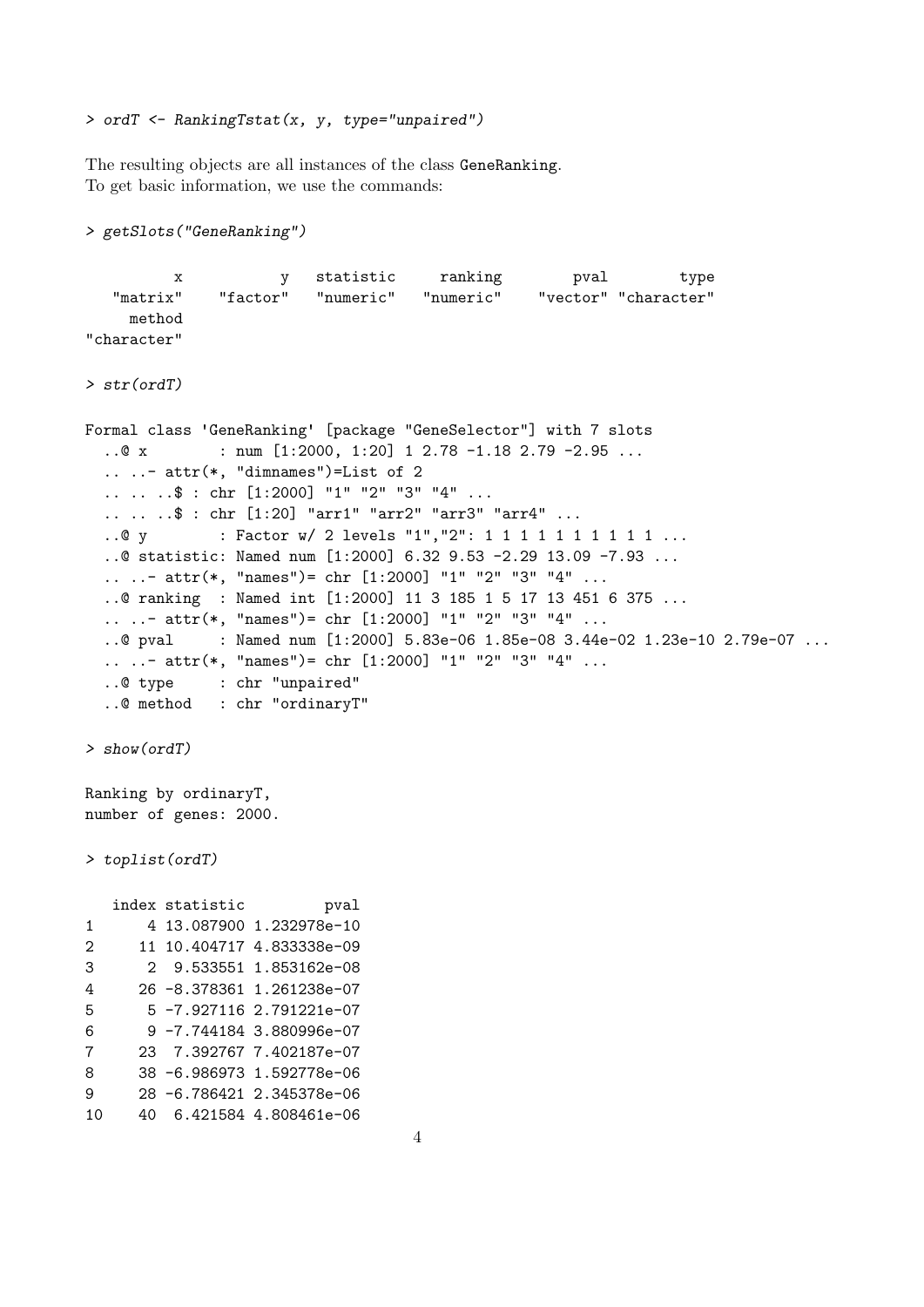The last command yields the top-ranking genes according to the respective procedure.

#### 2.3 Altered data sets

In order to inspect stability of the obtained ranking with respect to changes in the data, we use resampling techniques implemented in GeneSelector. The following command produces jackknif-ed data sets, i.e. datasets resulting from successively removing exactly one sample from the complete sample:

```
> loo \leq GenerateFoldMatrix(y = y, k=1)
> show(100)number of removed samples per replicate: 1
number of replicates: 20
constraints: minimum classize for each class: 9
```
We plug this into the method RepeatRanking, which determines the ranking 20 times, i.e. for each removed observation, anew:

```
> loor_ordT <- RepeatRanking(ordT, loo)
>
```
The object loo may additionally be used in the following manner:

```
> ex1r_ordT <- RepeatRanking(ordT, loo, scheme = "labelexchange")
>
```
The argument scheme = "labelexchange" specifies that instead of leaving one observation out, it is assigned the opposite class label. We may also use the bootstrap, e.g.

```
> boot <- GenerateBootMatrix(y = y, maxties=3, minclassize=5, repl=30)
> show(boot)
```
number of bootstrap replicates: 30 constraints: minimum classize for each class: 5 maximum number of ties per observation: 3 > boot\_ordT <- RepeatRanking(ordT, boot)

>

. . . or add a small amount of noise to the observed expression intensities:

```
> noise_ordT <- RepeatRanking(ordT, varlist=list(genewise=TRUE, factor=1/10))
                                     5
```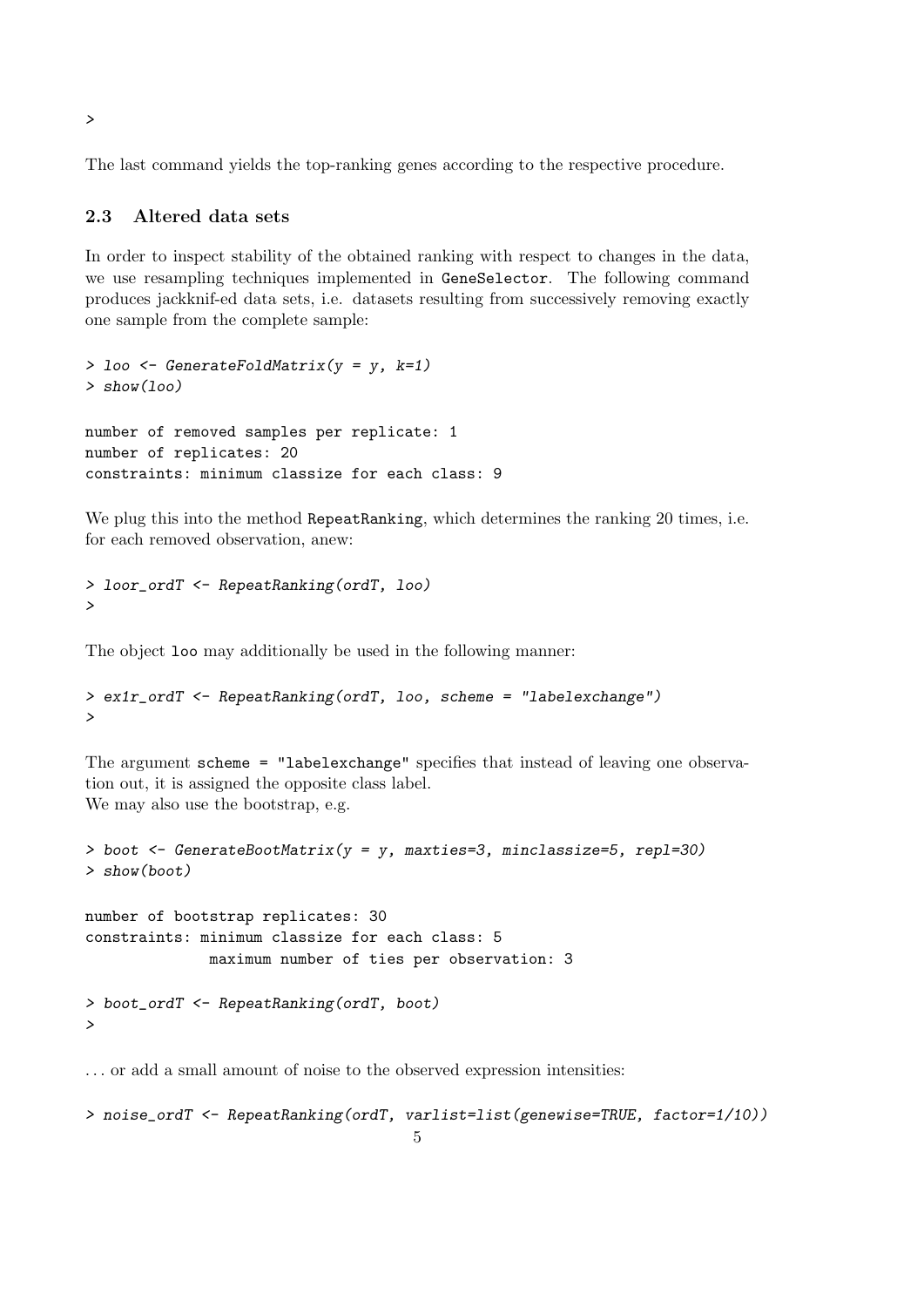To get a toplist that tabulates how top list positions are distributed over all repeated rankings, we use:

> toplist(loor\_ordT, show=FALSE)

original dataset:

|                   | index statistic | pvals                     |
|-------------------|-----------------|---------------------------|
| 4                 |                 | 4 13.087900 1.232978e-10  |
| 11                |                 | 11 10.404717 4.833338e-09 |
| $\mathcal{D}_{1}$ |                 | 2 9.533551 1.853162e-08   |
| 26                |                 | 26 -8.378361 1.261238e-07 |
| 5                 |                 | 5 -7.927116 2.791221e-07  |
| 9                 |                 | 9 -7.744184 3.880996e-07  |
| 23                |                 | 23 7.392767 7.402187e-07  |
| 38                |                 | 38 -6.986973 1.592778e-06 |
| 28                |                 | 28 -6.786421 2.345378e-06 |
| 40                |                 | 6.421584 4.808461e-06     |

In the following table, rownames correspond to gene indices. The columns contain the absolute frequencies for the corresponding ranks over all replications. Genes are ordered according to the first column, then to the second, and so on.

|    |    |    |    |    |   |    |    |   | Rank 1 Rank 2 Rank 3 Rank 4 Rank 5 Rank 6 Rank 7 Rank 8 Rank 9 Rank 10 |
|----|----|----|----|----|---|----|----|---|------------------------------------------------------------------------|
| 4  | 20 | 0  | Ω  | Ω  | Ω |    |    |   |                                                                        |
| 11 | ∩  | 18 | 2  |    |   |    |    |   |                                                                        |
| 2  |    |    | 17 |    |   |    |    |   |                                                                        |
| 26 |    |    |    | 13 | 5 |    |    |   |                                                                        |
| 5  |    |    |    |    |   |    | າ  |   |                                                                        |
| 9  |    |    |    |    | 4 | 10 |    |   |                                                                        |
| 23 |    |    |    |    |   | 2  | 11 |   |                                                                        |
| 38 |    |    |    |    |   |    |    |   |                                                                        |
| 40 |    |    |    |    |   |    |    | 2 |                                                                        |
| 12 |    |    |    |    |   |    |    |   | З                                                                      |
| 28 |    |    |    |    |   |    |    |   | 5                                                                      |
|    |    |    |    |    |   |    |    |   |                                                                        |
|    |    |    |    |    |   |    |    |   |                                                                        |
| 14 |    |    |    |    |   |    |    |   |                                                                        |
| 29 |    |    |    |    |   |    |    |   |                                                                        |
|    |    |    |    |    |   |    |    |   |                                                                        |

As an exploratory tool to examine the difference in rankings between original and perturbed data sets, a plot command is available.

From Figure [1,](#page-6-0) it is obvious that variability increases for a higher list position. Moreover, the figure shows that variability depends on the method used to generate altered data sets. In this example, the bootstraped rankings are more scattered around the angle bisector than the jackknif-ed rankings.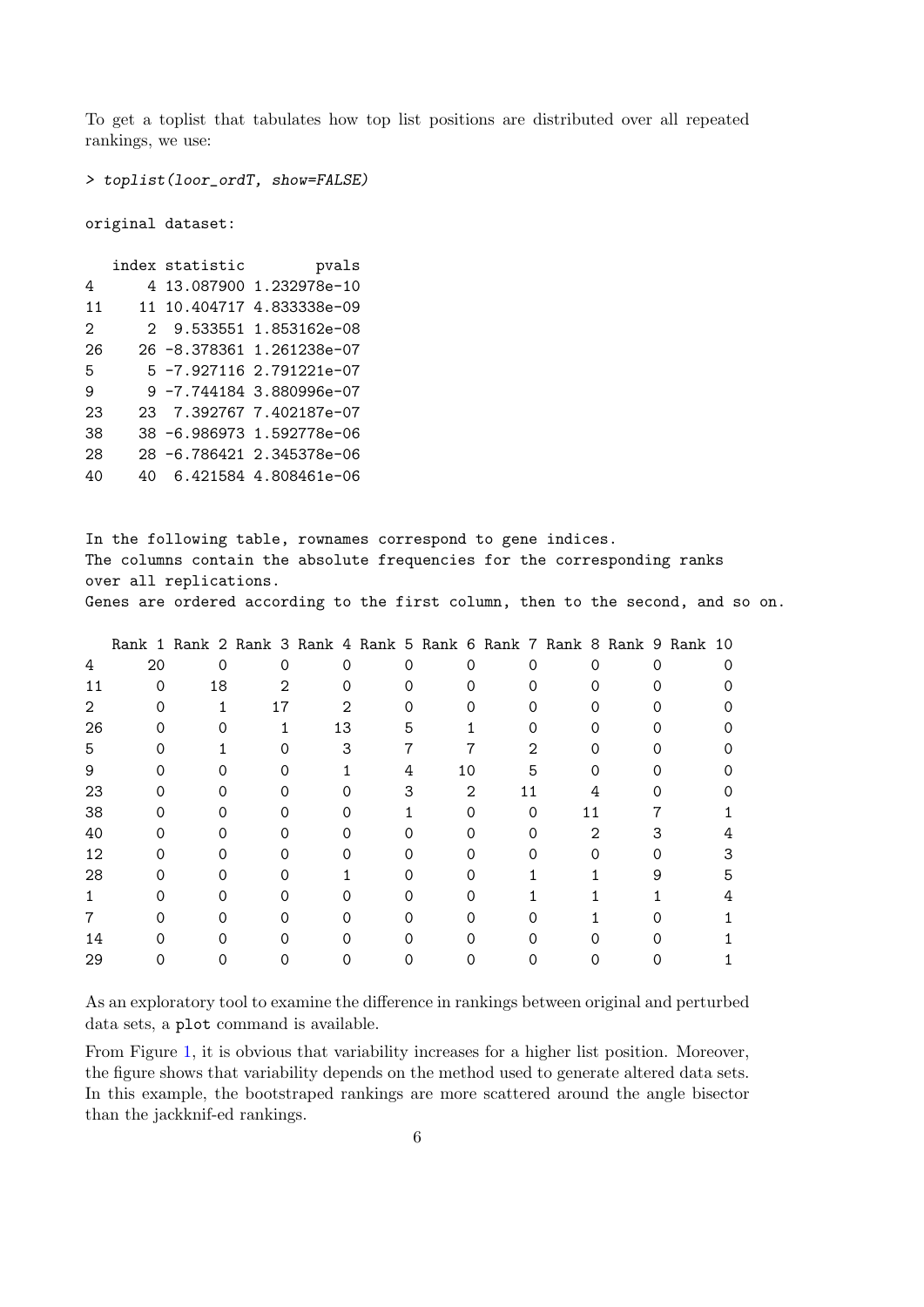```
> par(mfrow=c(2,2))> plot(loor_ordT, col="blue", pch=".", cex=2.5, main = "jackknife")
> plot(ex1r_ordT, col="blue", pch=".", cex=2.5, main = "label exchange")
> plot(boot_ordT, col="blue", pch=".", cex=2.5, main = "bootstrap")
> plot(noise_ordT, frac=1/10, col="blue", pch=".", cex=2.5, main = "noise")
```


<span id="page-6-0"></span>Figure 1: Scatterplots of rankings from altered datasets vs. rankings from the original dataset.

#### 2.4 Stability measures

Alternative to visual methods, one can compute of the stability measures tabulated in Table [2.](#page-7-0) Let  $\sigma, \sigma'$  be either two rankings  $r, r'$  or two lists  $l, l'$ . A function s is called pairwise stability measure if

(i) 
$$
s(\boldsymbol{\sigma}, \boldsymbol{\sigma}') = s(\boldsymbol{\sigma}', \boldsymbol{\sigma}),
$$

(ii) 
$$
s(\boldsymbol{\sigma}, \boldsymbol{\sigma}') \leq s(\boldsymbol{\sigma}, \boldsymbol{\sigma}) = s(\boldsymbol{\sigma}', \boldsymbol{\sigma}') = 1.
$$

In the current version of GeneSelector, there are two groups of pairwise stability measures: the first group is set-based, counting/summing up overlaps of lists, while the second one computes distances. Pairwise stability measures are particularly appropriate in the presence of a reference list/ranking. In the example given in the previous subsection, the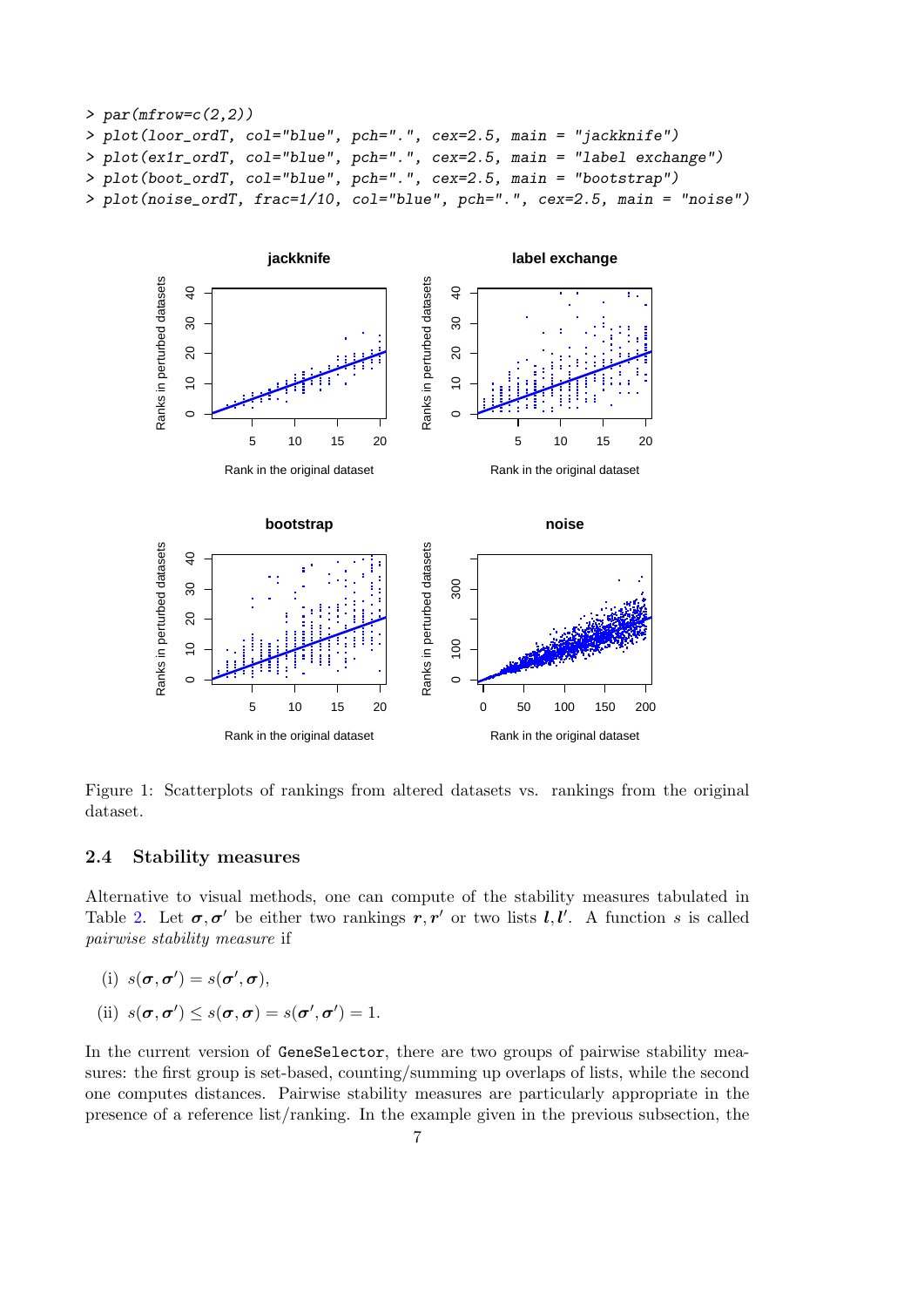| Name                         | Definition                                                                                                                                         | Reference             |
|------------------------------|----------------------------------------------------------------------------------------------------------------------------------------------------|-----------------------|
| Intersection count $\dagger$ | $s_{\cap}(l,l') = s_{\cap}(l_{[k]},l'_{[k]}) = \frac{\sum_{1 \leq m,m' \leq k} I(l_m = l'_{m'})}{k}, \ \ k = 1,\ldots,p.$                          | Qiu et al. [2007]     |
| Overlap score $\dagger$      | $s_{O}(\bm{l}, \bm{l}') = \frac{\sum_{k=1}^{P} w_k s_{\cap}(\bm{l}_{[k]}, \bm{l}'_{[k]})}{\sum_{k=1}^{P} w_k}$                                     | Yang et al. $[2006]$  |
| $\ell^1$ ‡                   | $s_{\ell^1}(\bm{r}, \bm{r}') = 1 - \frac{\sum_{j=1}^r w_j  r_j - r'_j }{\sum_{i=1}^p w_{(i)}  j - (p - j + 1) }$                                   | Jurman et al. [2008]  |
| $\ell^2$ ‡                   | $s_{\ell^2}(\bm{r}, \bm{r}') = 1 - \frac{\sum_{j=1}^p w_j (r_j - r'_j)^2}{\sum_{i=1}^p w_{(i)}  j - (p - j + 1) }$                                 | Jurman et al. [2008]  |
| Spearman's $\rho$ ‡          | $\frac{\sum_{j=1}^p w_j (r_j-(p+1)/2)(r_j'-(p+1)/2)}{\left(\sum_{j=1}^p r_j^2\right)^{1/2}\left(\sum_{j=1}^p r_j'^2\right)^{1/2}}$                 | Jurman et al. [2008]  |
| Kendall's $\tau$ ‡           | $s_{\tau}(\mathbf{r},\mathbf{r}')=1 - \frac{\sum_{1 \leq j < m \leq p} w_j w_m I([(r_j-r_m)(r'_j-r'_m)] < 0)}{\sum_{1 \leq j < m \leq n} w_j w_m}$ | DeConde et al. [2006] |
| Union count $\Delta$         | $s_{\cup}(l_{1 [k]}, \ldots, l_{B [k]}) = 1 - \frac{ U_{[k]}  - k}{\min\{Rk, n\} - k}$                                                             | Jurman et al. [2008]  |
| Union score $\Delta$         | $s_{O\cup}(l_1,\ldots,l_B) = \frac{\sum_{k=1}^{P} w_k s_{\cup} (l_{1 [k]},,l_{B [k]})}{\sum_{k=1}^{P} w_k}$                                        |                       |

<span id="page-7-0"></span>Table 2: Overview of the stability measures in GeneSelector. Notations:  $l_{[k]} = (l_m, 1 \leq$  $m \leq k$ ) denotes the top-k list of l; the  $w_j$ 's are (fixed) weights - the subscript in the brackets indicate ordering, i.e.  $w_{(1)} \leq \ldots \leq w_{(p)}$ ;  $|U_{[k]}|$  denotes the size of the union of all top k-lists to be compared. Legend: † - implemented in GetStabilityOverlap; ‡ - implemented in GetStabilityDistance;  $\Delta$  - implemented in GetStabilityUnion.

natural choice for the reference is the ranking obtained with the original dataset. If one wants to compute a stability indicator for several lists without a reference, e.g. when comparing the output of different ranking criteria, we introduce the following notion. Let  $\sigma_b$ ,  $b = 1, \ldots, B$  be a sequence of rankings or lists. A function s is called multi-input stability measure if

(i)  $s(\sigma_1, \ldots, \sigma_B) = s(\sigma_{\pi_1}, \ldots, \sigma_{\pi_B})$  for any permutation  $\pi$  of  $\{1, \ldots, B\}$ , (ii)  $s(\sigma_1, \ldots, \sigma_B) \leq s(\sigma_1, \ldots, \sigma_1) = \ldots = s(\sigma_B, \ldots, \sigma_B) = 1.$ 

As shown in Table [2,](#page-7-0) an additional component of stability measures is a weighting scheme which penalizes variability at the top of list more severely than at the bottom, since only the top is of practical relevance.

As illustration, we apply GetStabilityOverlap to the rankings obtained after swapping class labels, which seems to perturb considerably the original ranking, as indicated by Figure [1.](#page-6-0) Concerning the sequence of weights, we choose  $w_m = 1/m$ ,  $m = 1, \ldots, p$ , which is realized by using the option decay = "linear".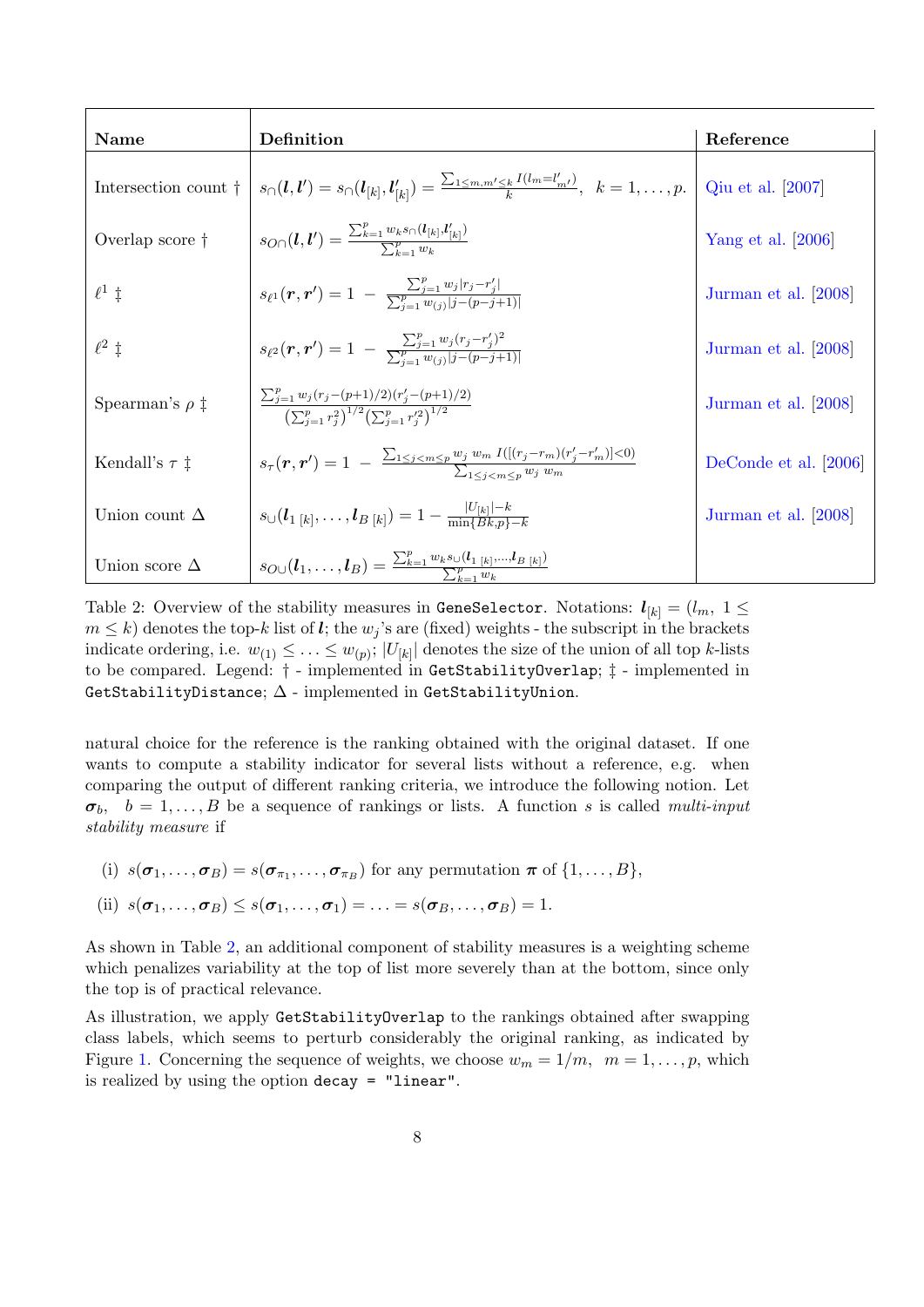```
> stab_ex1r_ordT <- GetStabilityOverlap(ex1r_ordT, scheme = "original",
+ decay="linear")
> show(stab_ex1r_ordT)
Stability measure: intersection count and overlap score,
scheme: original,
weighting: linear weight decay.
```
>

GetStabilityOverlap computes both normalized intersection counts and overlap scores when truncating at list position k,  $k = 1, \ldots, p$ . Evaluating these scores for position  $k = 10$ , we use the lines:

> summary(stab\_ex1r\_ordT, measure = "intersection", display = "all", position = 10) intersection fractions (with respect to reference data set): iter.1 iter.2 iter.3 iter.4 iter.5 iter.6 iter.7 iter.8 iter.9 iter.10 0.8 0.9 0.6 0.7 0.9 0.9 0.8 0.8 0.6 0.8 iter.11 iter.12 iter.13 iter.14 iter.15 iter.16 iter.17 iter.18 iter.19 iter.20 0.8 0.7 0.9 0.8 0.7 0.7 0.8 0.9 0.9 0.8 expected score in the case of no-information: 0.005 > summary(stab\_ex1r\_ordT, measure = "overlapscore", display = "all", position = 10) overlap scores (with respect to reference data set):

iter.1 iter.2 iter.3 iter.4 iter.5 iter.6 iter.7 iter.8 iter.9 iter.10 0.537 0.874 0.660 0.695 0.494 0.776 0.490 0.430 0.481 0.851 iter.11 iter.12 iter.13 iter.14 iter.15 iter.16 iter.17 iter.18 iter.19 iter.20 0.769 0.606 0.716 0.597 0.647 0.763 0.528 0.703 0.608 0.672 expected score in the case of no-information: 0.001707086

>

The output shows that the overlap between reference- and alternative top-ten lists ranges from 60 to 90 percent. Overlap score and intersection count disagree visibly, which is due to the fact that the overlap score is computed with weights. Though [1](#page-6-0) suggests some discrepancy between reference- and alternative lists, the output shows that the fraction of accordance is much larger than the expectation in the no-information case, i.e. in the case of mutually unrelated lists. To have a look at how the two scores vary with increasing list position (on average), we invoke the predefined  $plot(\ldots)$  routine:

Next, let us investigate which sample is most influential in the sense that its removal perturbs the reference ranking most. For this purpose, we apply GetStabilityDistance with the option measure = "spearman" to the jackknif-ed rankings.

```
> stab_loo_ordT <- GetStabilityDistance(ex1r_ordT, scheme = "original", measure
+ = "spearman", decay="linear")
> show(stab_loo_ordT)
```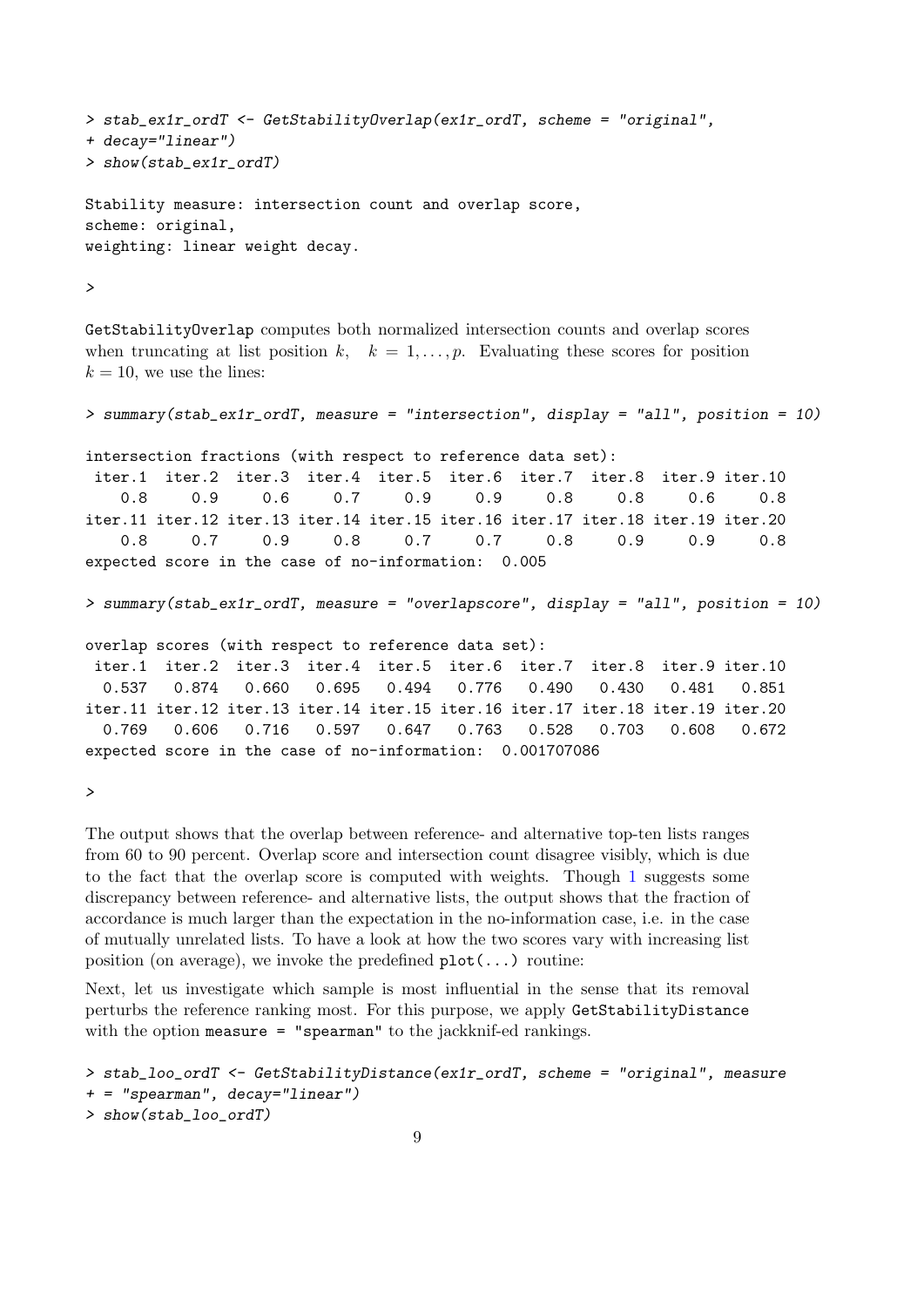

#### **percentage of overlap**

```
average overlap score
```


Figure 2: Visualization of intersection count and overlap score.

```
Stability measure: spearman's rank correlation,
scheme: original,
weighting: linear weight decay.
> summary(stab_loo_ordT, display = "all")
stability scores (with respect to reference data set):
iter.1 iter.2 iter.3 iter.4 iter.5 iter.6 iter.7 iter.8 iter.9 iter.10
  0.351 0.749 0.745 0.568 0.157 0.489 0.585 0.420 0.393 0.683
iter.11 iter.12 iter.13 iter.14 iter.15 iter.16 iter.17 iter.18 iter.19 iter.20
  0.402 0.460 0.654 0.674 0.720 0.446 0.230 0.698 0.509 0.564
expected score in the case of no-information: 0
```
>

From the output we conclude that the fifth sample is by far the most influential one.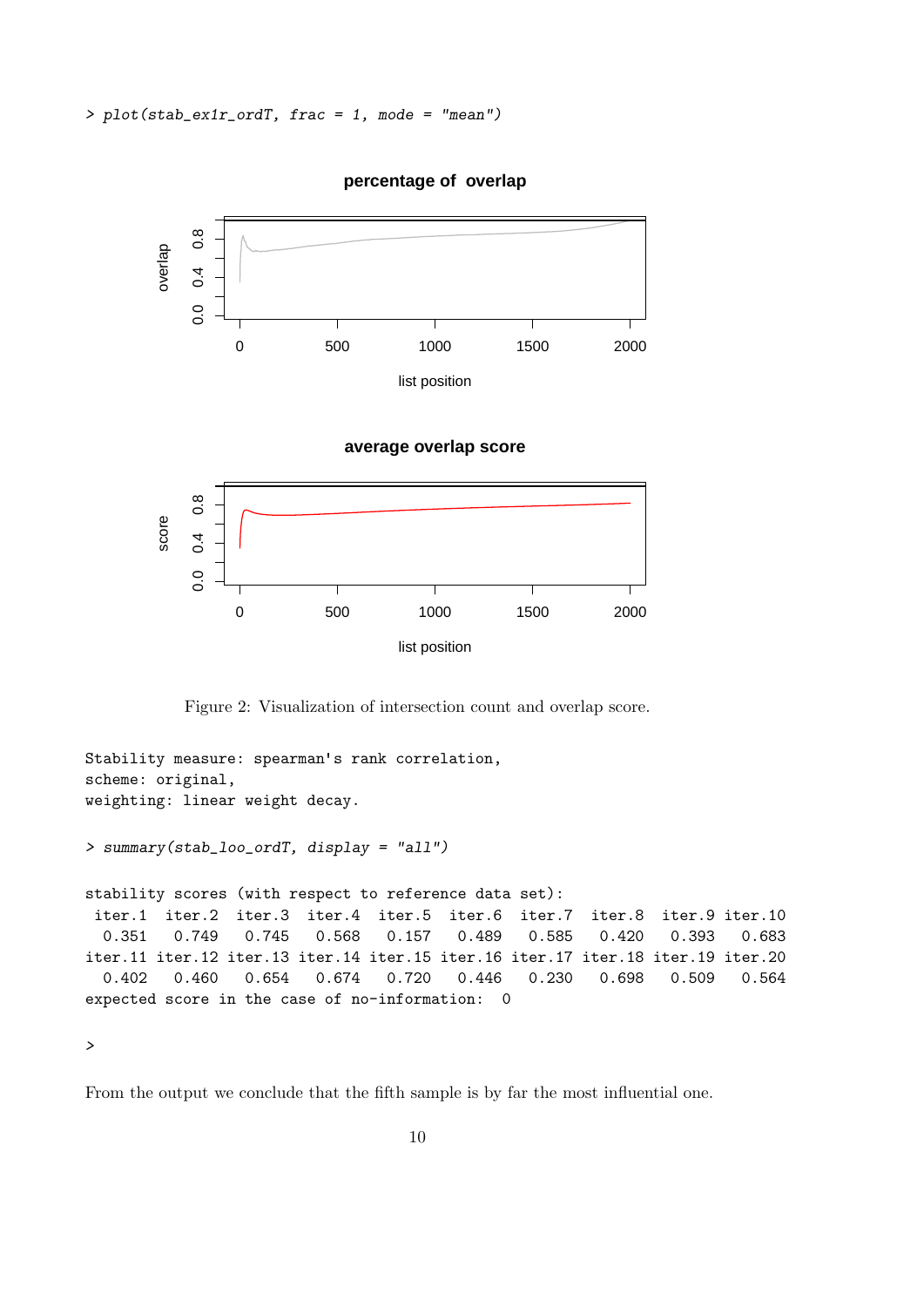### 2.5 Aggregating multiple ranking criteria

In addition to the ordinary  $t$ -statistic, we compute five additional rankings (cf. Table [1\)](#page-1-0):

```
> BaldiLongT <- RankingBaldiLong(x, y, type="unpaired")
> FoxDimmicT <- RankingFoxDimmic(x, y, type="unpaired")
> sam <- RankingSam(x, y, type="unpaired")
> wilcox <- RankingWilcoxon(x, y, type="unpaired")
> wilcoxeb <- RankingWilcEbam(x, y, type="unpaired")
```
Again, we first assess variability visually. The method HeatmapRankings produces a heatmap from all obtained rankings, clustering genes and criteria simultaneously. We restrict to our attention to the first forty, differentially expressed genes (ind = 1:40).

```
> Merged <- MergeMethods(list(ordT, BaldiLongT, FoxDimmicT, sam, wilcox, wilcoxeb))
> HeatmapRankings(Merged, ind=1:40)
```


To cope with the multiplicity problem, we exploit the functionalities for rank aggregation in the GeneSelector package. A simple approach would just take the average of all observed ranks, which is, among other things, implemented in the method AggregateSimple. As a more sophisticated approach, we use the Markov chain model propagated in [DeConde et al.](#page-13-12)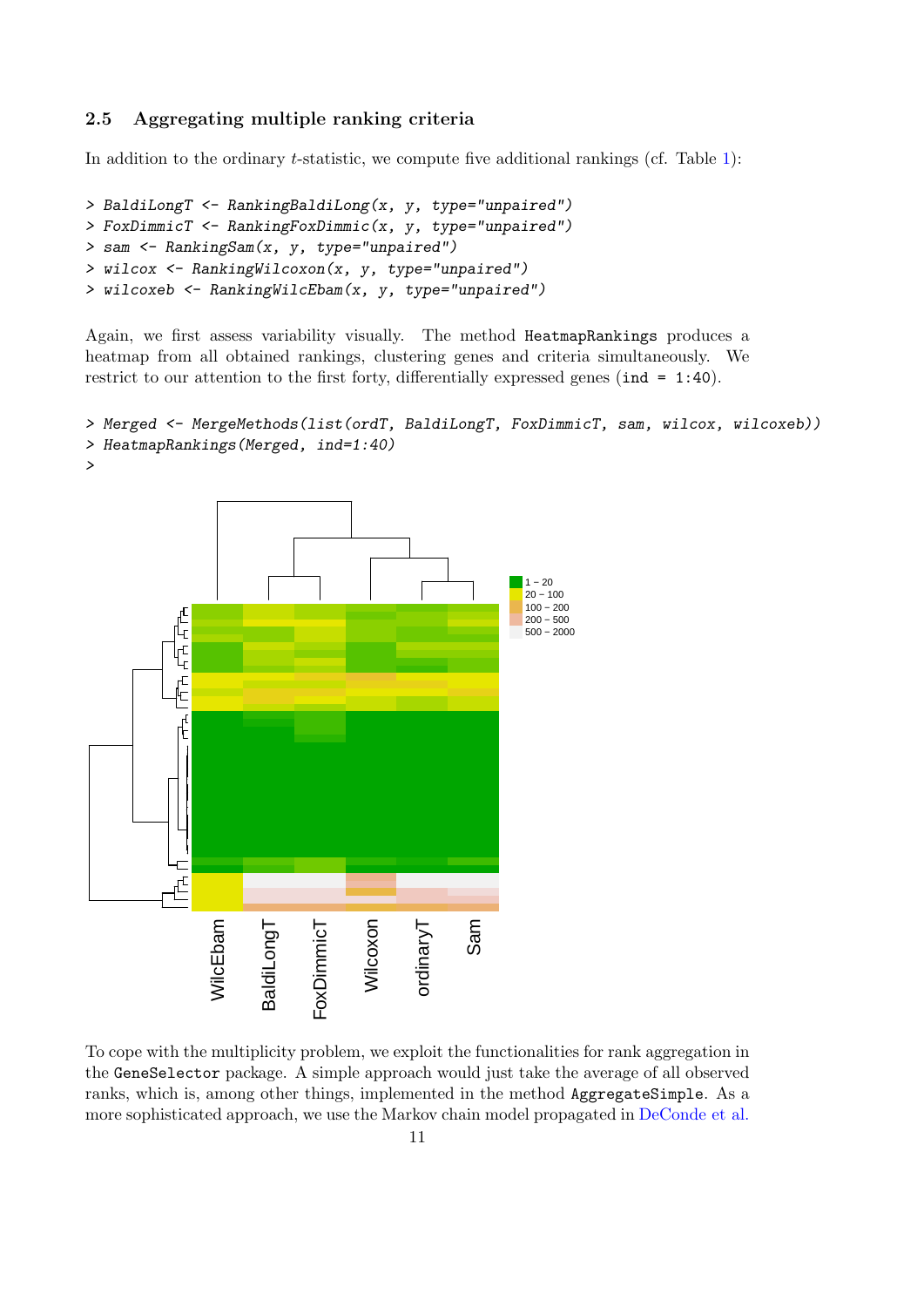[\[2006\]](#page-13-12) and implemented in the method AggregateMC. Lastly, we use the GeneSelector function, which aims at finding genes falling consistently, i.e. for all ranking criteria, below a pre-specified threshold, here chosen as 50.

```
> AggMean <- AggregateSimple(Merged, measure = "mean")
> AggMC <- AggregateMC(Merged, type = "MCT", maxrank = 100)
> GeneSel <- GeneSelector(list(ordT, BaldiLongT, FoxDimmicT, sam, wilcox,
+ wilcoxeb), threshold="user", maxrank=50)
> show(GeneSel)
GeneSelector run with gene rankings from the following statistics:
ordinaryT
BaldiLongT
FoxDimmicT
Sam
Wilcoxon
WilcEbam
Number of genes below threshold rank 50 in all statistics:29
> sel <- sum(slot(GeneSel, "selected"))
> cbind(mean = toplist(AggMean, top = sel, show = F), MC = toplist(AggMC, top
+ = sel, show = F), GeneSelector = toplist(GeneSel, top = sel, show = F)[,1])
```
index index GeneSelector

| 1              | 5              | 5              | 4    |
|----------------|----------------|----------------|------|
| $\overline{c}$ | 4              | 4              | 11   |
| 3              | 11             | 11             | 2    |
| 4              | $\overline{2}$ | $\overline{2}$ | 26   |
| 5              | 9              | 9              | 5    |
| 6              | 26             | 28             | 9    |
| 7              | 28             | 26             | 38   |
| 8              | 38             | 38             | 28   |
| 9              | 7              | 7              | 40   |
| 10             | 29             | 29             | 12   |
| 11             | 14             | 14             | 7    |
| 12             | 30             | 30             | 29   |
| 13             | 820            | 40             | 30   |
| 14             | 40             | 820            | 14   |
| 15             | 12             | 12             | 33   |
| 16             | 33             | 33             | 1799 |
| 17             | 1799           | 1799           | 820  |
| 18             | 1146           | 23             | 1146 |
| 19             | 1633           | 1146           | 1633 |
| 20             | 1677           | 1633           | 1551 |
| 21             | 1258           | 1258           | 724  |
| 22             | 1551           | 1              | 1258 |
| 23             | 937            | 937            | 1199 |
| 24             | 1715           | 1677           | 100  |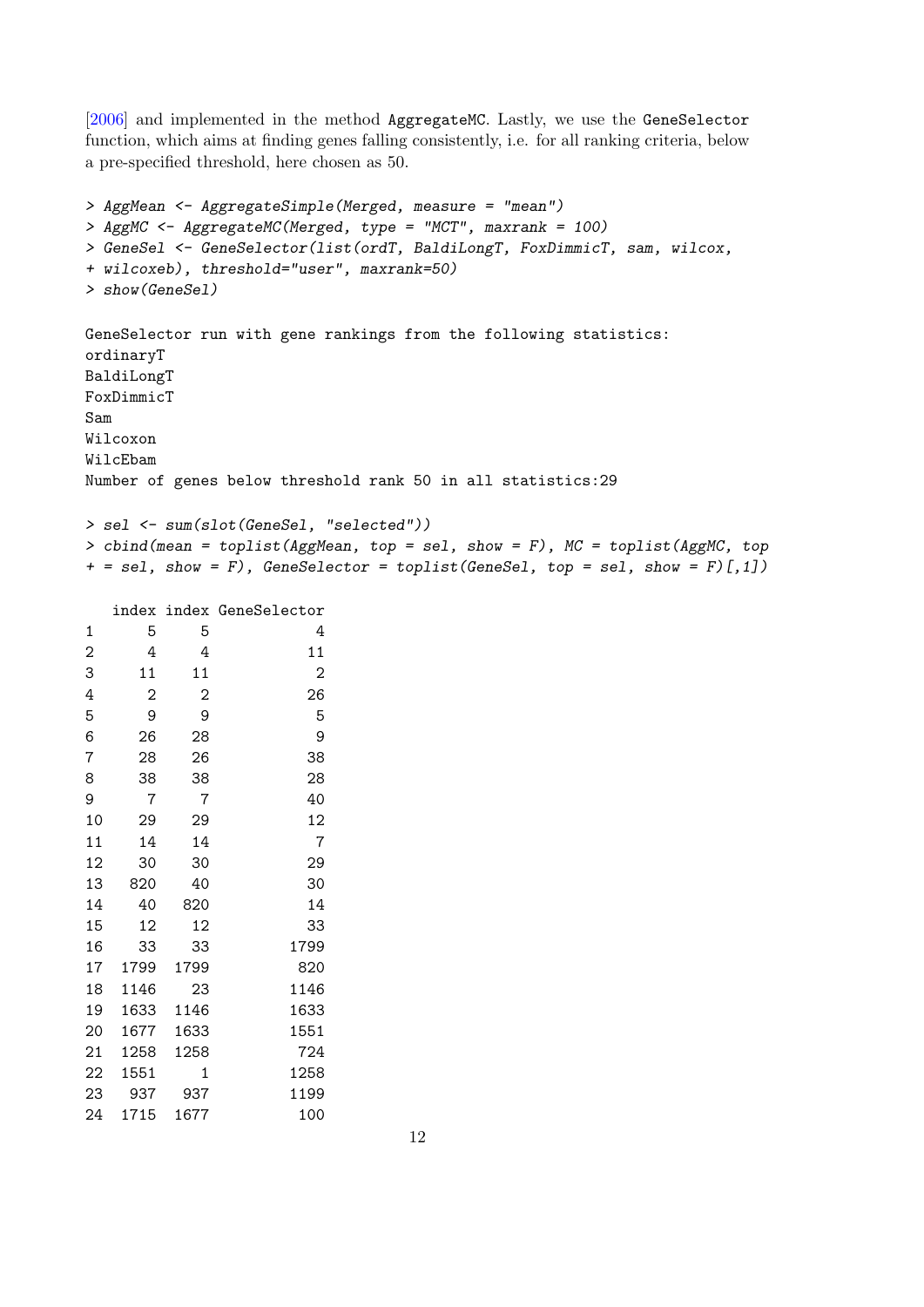|     | 25 724 1551 |     | 1370 |
|-----|-------------|-----|------|
| 26  | 1370 1715   |     | 937  |
| 27  | 100         | 724 | 1715 |
| 28. | 1641        | 6   | 1267 |
| 29. | 1199 1370   |     | 476  |
|     |             |     |      |

>

Here, we have first determined the number of genes passing the GeneSelector filter. In total, 29 genes manage to fall below rank 50 in all six rankings. Although the GeneSelector attempts to minimize the number of false positives, one still ends up with 14 false positive genes among the 29 selected ones. In this regard, the Markov chain approach is superior, because it selects only 11 false positive ones. Simple averaging seems to perform slightly worse, putting the false positive gene 820 at position 13. In contrast, the first false positive gene of the GeneSelector occurs at position 16. A nice feature we want to present at the end is the plot routine for the class GeneSelector. It allows one to obtain a detailed gene-specific overview:

> plot(GeneSel, which = 1) >



#### **GeneInfoScreen for gene 1**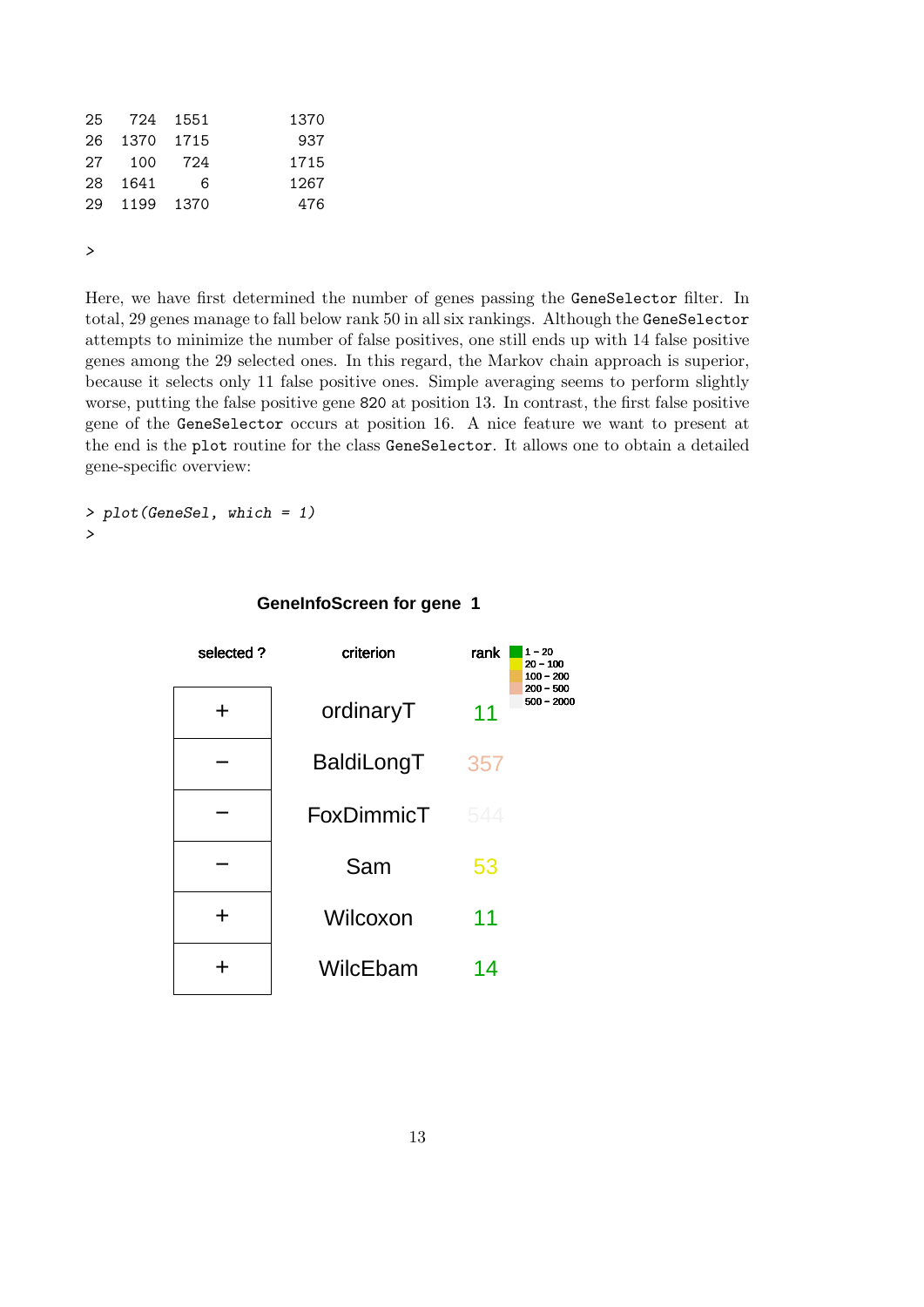Interestingly, for the first, differentially expressed gene, simple approaches such as the ordinary t- and the Wilcoxon statistic perform well, while the more sophisticated statistics, which depend on hyperparameters, fail to detect differential expression.

### References

- <span id="page-13-0"></span>S. Aerts, D. Lambrechts, S. Maity, P. Van Loo, B. Coessens, F. DeSmet, L.-C. Tranchevent, B. DeMoor, P. Marynen, B. Hassan, P. Carmeliet, and Y. Moreau. Gene prioritization through genomic data fusion. Nature Biotechnology, pages 537–544, 2006.
- <span id="page-13-4"></span>P. Baldi and A.D. Long. A Bayesian framework for the analysis of microarray expression data: regularized  $t$ -test and statistical inferences of gene changes. *Bioinformatics*, 17: 509–519, 2001.
- <span id="page-13-12"></span>R. P. DeConde, S. Hawley, S. Falcon, N. Clegg, B. Knudsen, and r. Etzioni. Combining results of microarray experiments: a rank aggregation approach. Statistical Applications in Genetics and Molecular Biology, 5:15, 2006.
- <span id="page-13-10"></span>B. Efron and R. Tibshirani. Empirical Bayes Methods and False Discovery Rates for Microarrays. Genetic Epidemiology, 23:70–86, 2002.
- <span id="page-13-9"></span>B. Efron, R. Tibshirani, J.D. Storey, and V. Tusher. Empirical Bayes Analysis of a Microarray Experiment. Journal of the American Statistical Association, 96:1151–1160, 2001.
- <span id="page-13-2"></span>L. Ein-Dor, O. Zuk, and E. Domany. Thousands of samples are needed to generate a robust gene list for predicting outcome in cancer. Proceedings of the National Academy of Sciences of the USA, 103:5923–5928, 2006.
- <span id="page-13-5"></span>R.J. Fox and M.W. Dimmic. A two sample Bayesian t-test for microarray data. BMC Bioinformatics, 7:126, 2006.
- <span id="page-13-1"></span>J. P. A. Ioannidis. Microarrays and molecular research: noise discovery? The Lancet, 365: 454–455, 2005.
- <span id="page-13-11"></span>G. Jurman, S. Merler, A. Barla, S. Paoli, A. Galea, and C. Furlanello. Algebraic stability indicators for ranked lists in molecular profiling. Bioinformatics, 24:258–264, 2008.
- <span id="page-13-8"></span>I. Lönnstedt and T. Speed. Replicated Microarray Data. Statistica Sinica, 12:31–46, 2002.
- <span id="page-13-6"></span>R. Opgen-Rhein and K. Strimmer. Accurate Ranking of Differentially Expressed Genes by a Distribution-Free Shrinkage Approach. Statistical Applications in Genetics and Molecular Biology, 6:Iss.1, Art.9, 2007.
- <span id="page-13-3"></span>X. Qiu, Y. Xiao, A. Gordon, and A. Yakovlev. Assessing stability of gene selection in microarray data analysis. BMC Bioinformatics, pages 7–50, 2007.
- <span id="page-13-7"></span>G.K. Smyth. Linear models and empirical Bayes methods for assessing differential expression in microarray experiments. Statistical Applications in Genetics and Molecular Biology, 3, 2004.